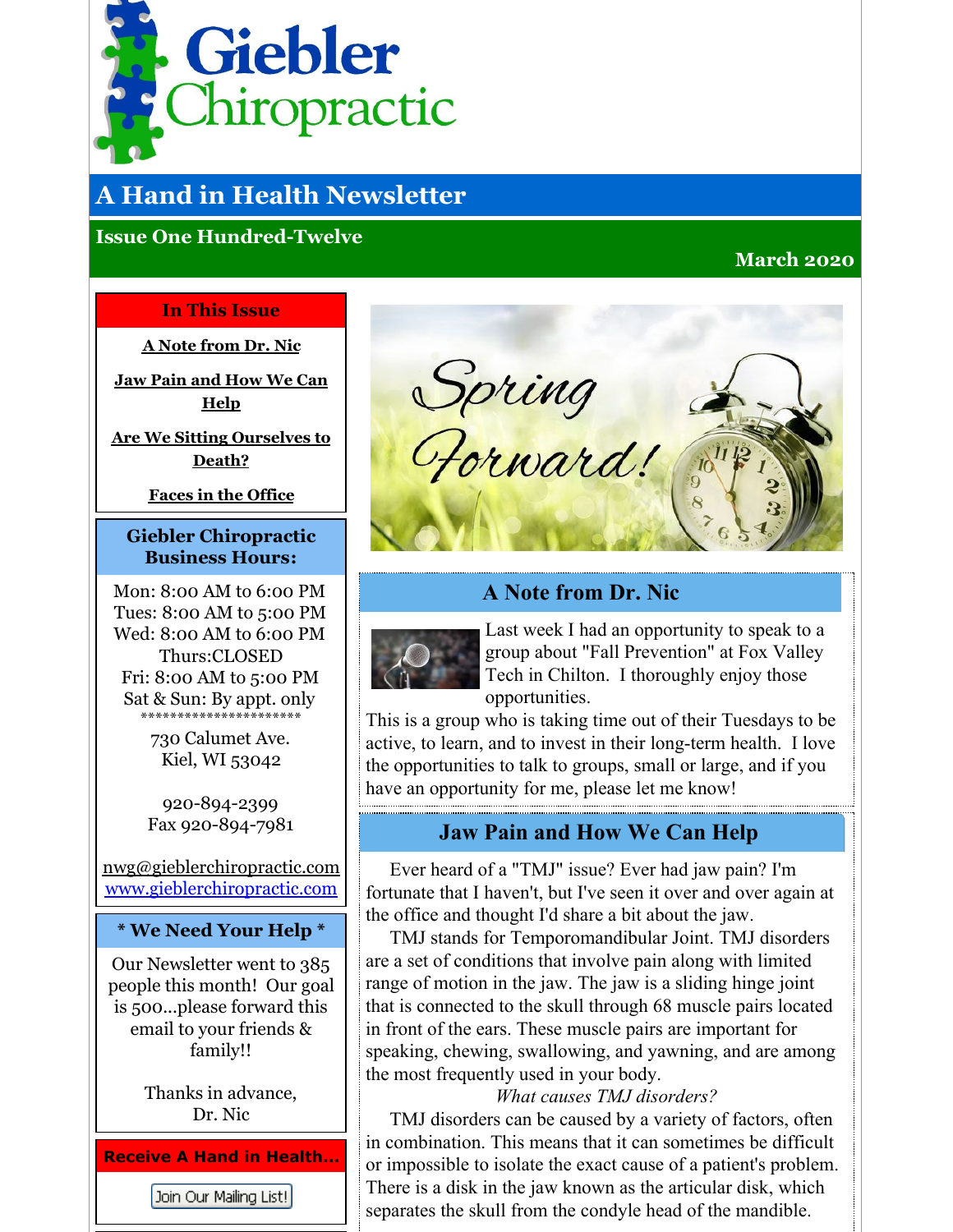#### **Riddle me this:**

What is seen in March and April, but never at the beginning or end of the month?

#### **Multi-Enzyme**

High potency plant and animal-based enzyme complex with hydrochloric acid and ox bile extract for comprehensive digestive support.



Because different enzymes are needed to break down proteins, carbohydrates, and fats, a combination of multiple enzymes is recommended for overall digestive support. Included in this formula are the following enzymes: pancreatin (supplying amylase, protease, and lipase), pepsin, papain, and betaine HCL for the breakdown of proteins, and diastase for the breakdown of starches. Ox bile extract assists in lipid breakdown so that lipase is even more effective. It also aids in absorption of fat soluble vitamins. Supplementation with digestive enzymes such as amylase, protease, and lipase can help the body to digest fats, proteins, and carbohydrates. When patients Misalignment of this disk (often from stress-related clenching and grinding of the teeth) is a frequent cause of TMJ disorders. TMJ disorders can also be caused by missing or crowded teeth, or even sleeping on your side with your hand under your



face, or trauma including whiplash. Experts estimate that anywhere from 10 million to 35 million Americans suffer some form of TMJ disorder at any given time. Symptoms of

TMJ disorders include pain and stiffness upon opening or closing the mouth, or a cracking, grinding or popping sound when using the joint. The condition creates significant wear on the joint and can have serious consequences for normal daily use of your jaw.

#### *What can be done?*

Chiropractors are experts in diagnosing and treating musculoskeletal problems, including TMJ disorders. Their specialized training and experience in using manual therapies to realign joints make them particularly well-suited to treating TMJ disorders.

Click [here](https://gieblerchiropractic.blogspot.com/2020/02/jaw-pain-and-how-we-can-help.html) to finish reading.

# **Are We Sitting Ourselves to Death?**

Whether we like to admit it or not, the technology in our lives-and the fact that we use much of it while sitting down-is contributing to a growing list of health problems in our society. Those who sit at a desk all day or sit behind the wheel of a car or truck with little or no exercise are at increased risk for a number of chronic health problems.

According to the Mayo Clinic, those who have such a sedentary lifestyle are in danger of things like "obesity and metabolic syndrome - a cluster of conditions that includes increased blood pressure, high blood sugar, excess body fat around the waist and abnormal cholesterol levels."



One study showed that those who spend a large amount of time in front of a television or other forms of screen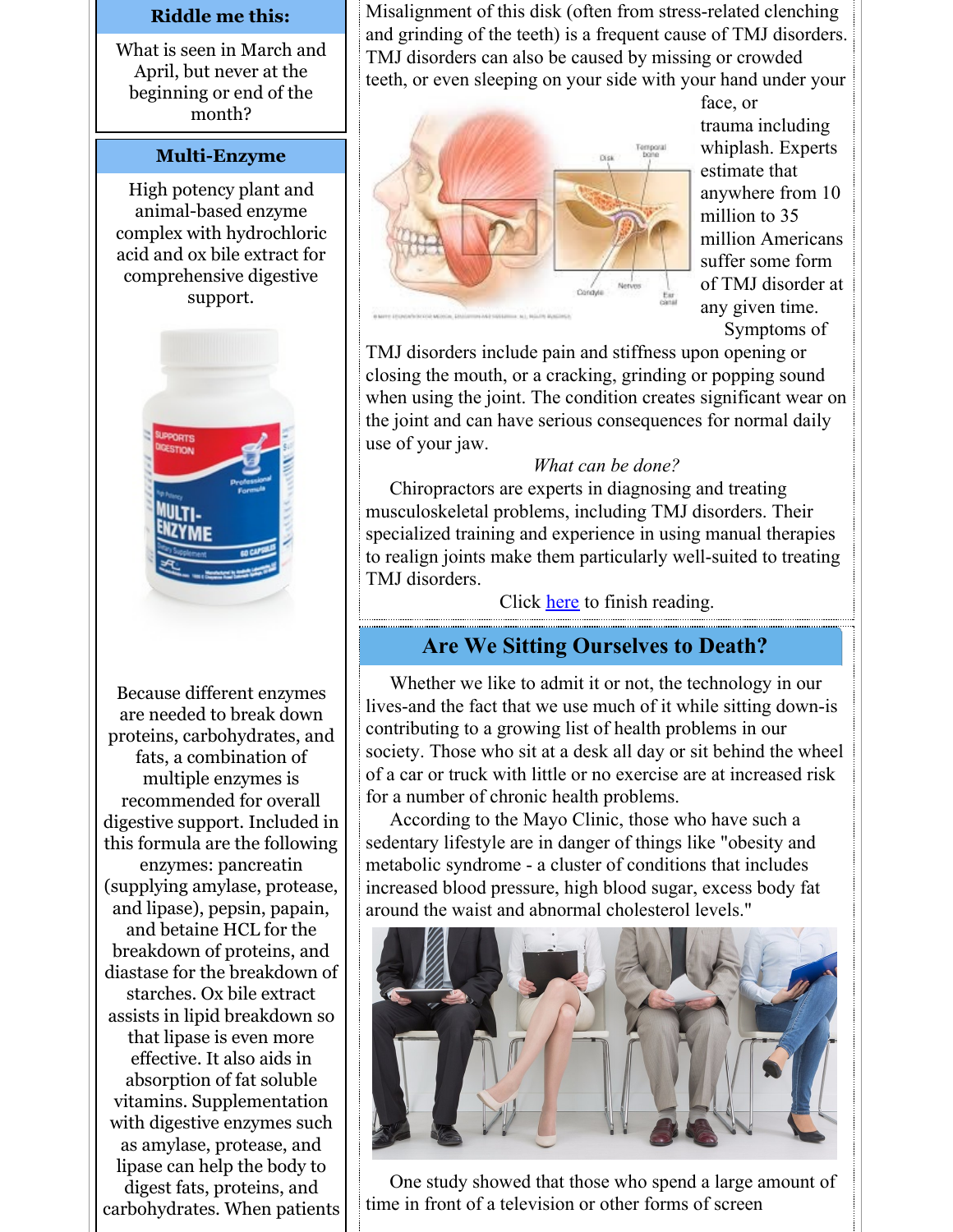exhibit decrease digestive ability, digestive enzyme supplementation may prove beneficial.

On **SALE** this month only-**25% off !!**

#### **Did you know?**

Alaska is the only state whose name can be typed within the same line on a keyboard.



# **Upcoming Events**

March 18th: Happy Birthday to the Assistant to the Office Manager, Ellie!



March 23rd: **OFFICE CLOSED**

March 24th: **OFFICE CLOSED** entertainment had roughly a 50% greater risk of death from any source. It's not really difficult to imagine why this might be the case. Greater body weight combined with lower strength and stamina and reduced balance and flexibility means less agility and durability. This in turn raises the likelihood of more accidents or injuries. The same study showed a 125% greater risk of problems from cardiovascular disease. Care was taken to separate the risk of sitting from that of high blood pressure. Those who had the same high blood pressure, but who sat less, had fewer incidents of health problems.

WebMD has added cancer to the list of ailments for which excessive sitting may be a risk factor. One Australian study of 63,000 older adult men showed that men who sat for more than 4 hours a day were more likely to have a serious, chronic illness than those who sat for less than 4 hours per day. Above 6 hours per day, men were at significantly greater risk of diabetes. Those who regularly sat more than 8 hours a day had the highest level of health risk.

Yet another study showed that back pain strikes 80% of all adults at some time in their life. A significant number of these people suffer because they sit too much. Their core muscles lose conditioning and their waistline becomes a burden that causes the back muscles to do more work to make up for soft abdominals.

Click [here](https://gieblerchiropractic.blogspot.com/2020/02/are-we-sitting-ourselves-to-death.html) to finish reading.

# **Faces in the Office**

This Month's "Faces in the Office" are Tony, Kelly, Lucas, and Leah! I have worked with them on a variety of health needs, from running-related hip pain, to foot issues in Lucas, to shoulder problems in Kelly. I also thoroughly enjoy how Leah hides on me and then scares me every time I walk in to the room...one of these times i'll remember to look for her and maybe scare her back! Thank you to the G's for all the fun visits here at the office!